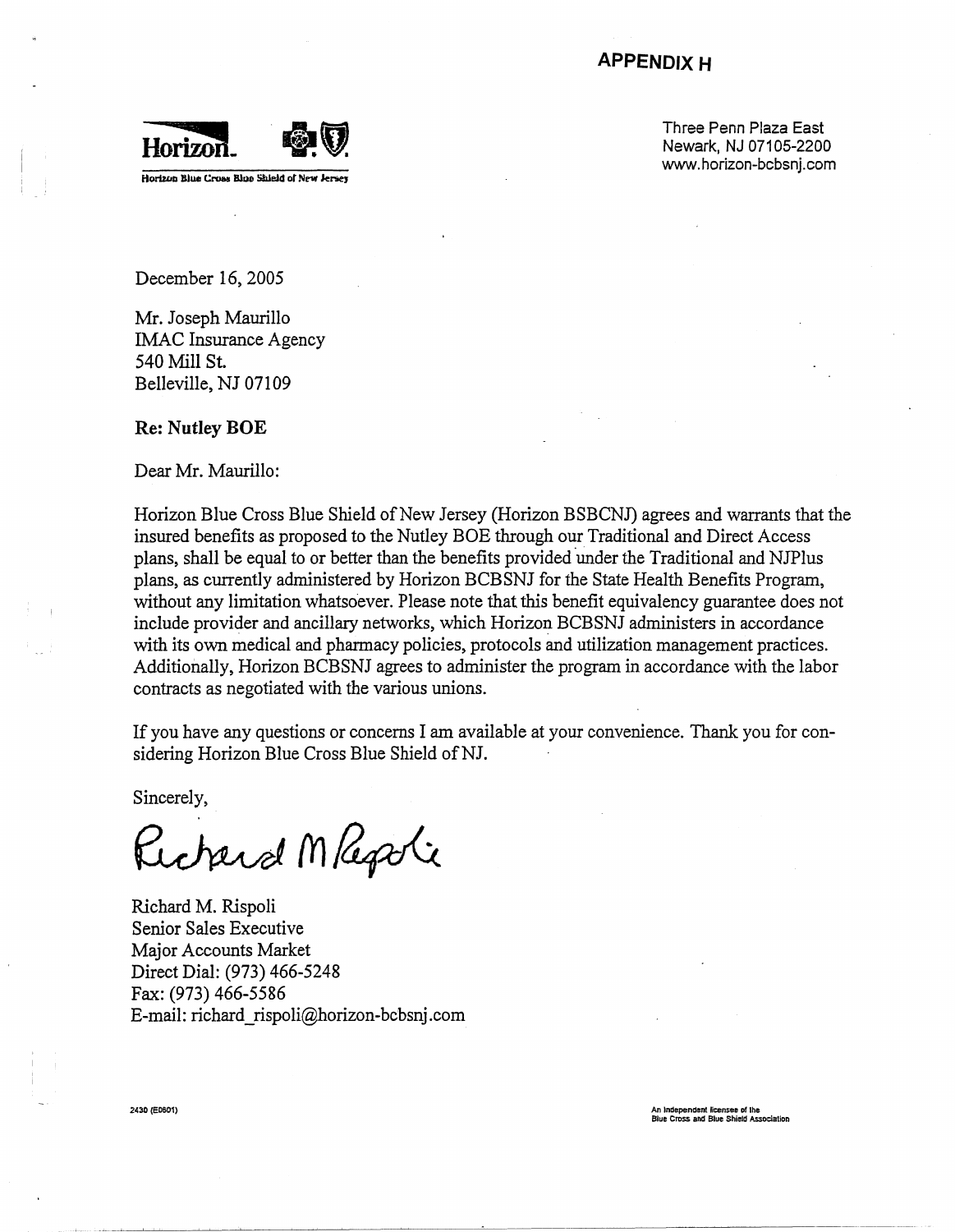### **Nutley Board of Education Traditional Plan Comparison** SHBP vs. Horizon BCBS Alternative

Advantages of the Horizon BCBS Traditional Plan vs. the SHBP Traditional Plan

- 1. Horizon plan has adult and well-baby preventive care (e.g., routine physicals and tests like PAP smears and prostate cancer screening) that the SHBP does not cover.
- 2. Horizon plan has no separate dollar maximums on mental health the SHBP has \$10,000 annual/\$20,000 lifetime maximums.
- 3. Horizon has no lifetime cap on total benefits the SHBP has \$1,000,000 lifetime cap.

| <b>PLAN DESIGN</b>                                       | <b>STATE HEALTH BENEFITS PLAN</b><br>(SHBP)                                                                                                                                    | Horizon.<br>Horizon Blue Cross Blue Skield of New Jersey                                                                                                                       |
|----------------------------------------------------------|--------------------------------------------------------------------------------------------------------------------------------------------------------------------------------|--------------------------------------------------------------------------------------------------------------------------------------------------------------------------------|
| <b>HOSPITAL</b><br><b>INPATIENT</b>                      | 100% for up to 365 days; day 366+ at<br>80% after deductible                                                                                                                   | 100% for up to 365 days; day 366+ at<br>80% after deductible                                                                                                                   |
| <b>SKILLED NURSING FACILITY</b>                          | 100% for up to 30 days per confinement                                                                                                                                         | 100% for up to 30 days per confinement                                                                                                                                         |
| HOSPITAL PRE-ADMISSION TESTING                           | 100%                                                                                                                                                                           | 100%                                                                                                                                                                           |
| PHYSICIAN<br>(SURGERY)                                   | Basic benefit at 100%; balance at 80%<br>after deductible                                                                                                                      | Basic benefit at 100%; balance at 80%<br>after deductible                                                                                                                      |
| PHYSICIAN<br>(OFFICE VISITS)                             | 80% after deductible. No coverage for<br>well care.                                                                                                                            | 80% after deductible; except 100%<br>coverage for annual well care visits -<br>see below                                                                                       |
| <b>CHIROPRACTIC</b>                                      | 80% after deductible for up to 30 visits<br>per calendar year                                                                                                                  | 80% after deductible for up to 30 visits<br>per calendar year                                                                                                                  |
| <b>EMERGENCY</b><br><b>ROOM</b><br>ACCIDENT/NON-ACCIDENT | 100% in hospital emergency room for<br>accidental injury; 80% in hospital for<br>non-accidental injury after deductible.<br>All physician fees paid at 80% after<br>deductible | 100% in hospital emergency room for<br>accidental injury; 80% in hospital for<br>non-accidental injury after deductible.<br>All physician fees paid at 80% after<br>deductible |
| EMERGENCY ROOM (OTHER)                                   | 80% after deductible                                                                                                                                                           | 80% after deductible                                                                                                                                                           |
| RADIATION/ CHEMOTHERAPY<br><b>OUTPATIENT</b>             | 80% after deductible                                                                                                                                                           | 80% after deductible                                                                                                                                                           |
| <b>HOSPICE</b>                                           | 100%                                                                                                                                                                           | 100%                                                                                                                                                                           |
| <b>IMMUNIZATIONS</b>                                     | Not covered                                                                                                                                                                    | Child immunizations and lead<br>screenings covered at 80% (no<br>deductible)                                                                                                   |
| <b>MATERNITY</b>                                         | Basic benefits at 100%; balance at 80%<br>after deductible                                                                                                                     | Basic benefits at 100%; balance at 80%<br>after deductible                                                                                                                     |
| PHYSICAL EXAMS                                           | Not covered                                                                                                                                                                    | Annual physical (adult and child)<br>covered at 100% not subject to<br>deductible                                                                                              |
| WELL BABY                                                | Not covered                                                                                                                                                                    | 100% not subject to deductible                                                                                                                                                 |
| ALCOHOL ABUSE (INPATIENT)                                | Same as any other illness                                                                                                                                                      | Same as any other illness                                                                                                                                                      |
| DRUG ABUSE (INPATIENT)                                   | Same as any other illness                                                                                                                                                      | Same as any other illness                                                                                                                                                      |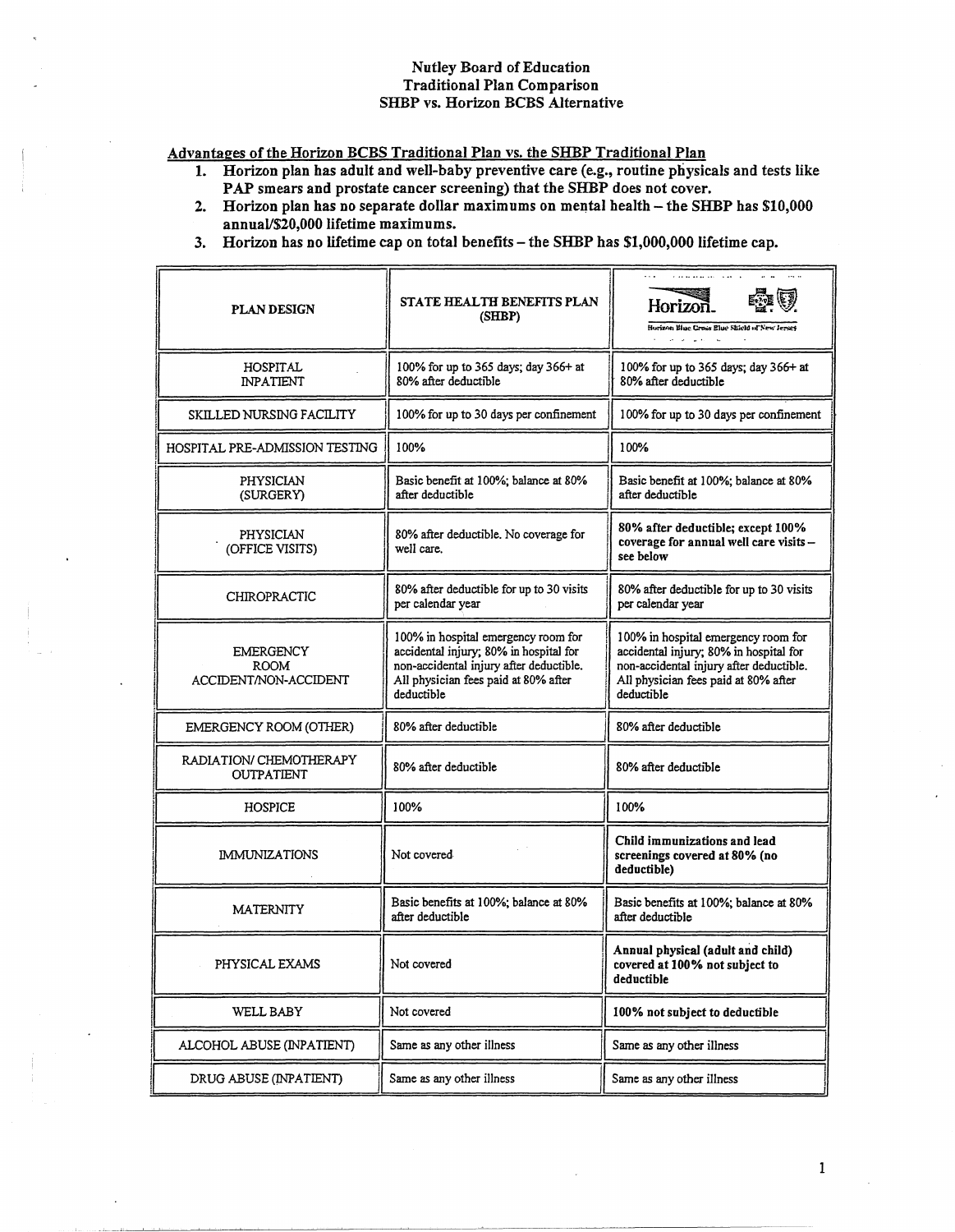# Nutley Board of Education<br>Traditional Plan Comparison<br>SHBP vs. Horizon BCBS Alternative

| <b>PLAN DESIGN</b>                                                                              | STATE HEALTH BENEFITS PLAN<br>(SHBP)                                                                                                                                                                          | Horizon.<br>Horizon Blue Cross Blue Shield of New Jersey<br><b>Contractor</b>                                                                                                                                 |
|-------------------------------------------------------------------------------------------------|---------------------------------------------------------------------------------------------------------------------------------------------------------------------------------------------------------------|---------------------------------------------------------------------------------------------------------------------------------------------------------------------------------------------------------------|
| ALCOHOL ABUSE (OUTPATIENT)                                                                      | Same as any other illness                                                                                                                                                                                     | Same as any other illness                                                                                                                                                                                     |
| DRUG ABUSE (OUTPATIENT)                                                                         | Same as any other illness                                                                                                                                                                                     | Same as any other illness                                                                                                                                                                                     |
| MENTAL HEALTH (INPATIENT)                                                                       | 100% for 20 days per calendar year;<br>balance at 80% after deductible up to<br>annual/ lifetime maximums                                                                                                     | 100% for 30 days per calendar year;<br>balance at 80% after deductible with<br>no separate annual or lifetime dollar<br>maximums                                                                              |
| MENTAL HEALTH (OUTPATIENT)                                                                      | 80% after deductible up to<br>annual/lifetime maximum                                                                                                                                                         | 80% after deductible with no separate<br>annual or lifetime dollar maximums                                                                                                                                   |
| PHYSICAL/SPEECH THERAPY                                                                         | 80% after deductible                                                                                                                                                                                          | 80% after deductible                                                                                                                                                                                          |
| DENTAL COVERAGE WITHIN YOUR<br>MEDICAL PLAN                                                     | None                                                                                                                                                                                                          | None                                                                                                                                                                                                          |
| X-RAYS/LAB TESTS                                                                                | 80% after deductible; some charges paid<br>at 100%                                                                                                                                                            | 80% after deductible; some charges paid<br>at 100%                                                                                                                                                            |
| PRESCRIPTION DRUGS<br>Benefits for ACTIVE employees without<br>employer prescription drug plan. | 80% after deductible                                                                                                                                                                                          | 80% after deductible                                                                                                                                                                                          |
| PRESCRIPTION DRUGS<br><b>RETIREES</b>                                                           | Co-payments (2005) per 30 day supply:<br>Generic - \$7 co-payment<br>Preferred brand - \$14<br>Other brands - \$29<br>Mail Order: (90 day supply)<br>Generic-\$7<br>Preferred brand-\$21<br>Other brands-\$35 | Co-payments (2005) per 30 day supply:<br>Generic - \$7 co-payment<br>Preferred brand - \$14<br>Other brands - \$29<br>Mail Order: (90 day supply)<br>Generic-\$7<br>Preferred brand-\$21<br>Other brands-\$35 |
| VISION                                                                                          | None                                                                                                                                                                                                          | None                                                                                                                                                                                                          |
| HOME HEALTH CARE                                                                                | Services and supplies covered with<br>pre-approval; 60 visits in 61 days at<br>100% per occurrence                                                                                                            | Services and supplies covered with<br>pre-approval; 60 visits in 61 days at<br>100% per occurrence                                                                                                            |
| <b>INFERTILITY SERVICES</b><br>(Must be<br>Pre-Authorized)                                      | Diagnosis covered; treatment covered<br>with limitations; subject to a coinsurance<br>and deductible.                                                                                                         | Diagnosis covered; treatment covered<br>with limitations; subject to a<br>coinsurance and deductible.                                                                                                         |
| DEDUCTIBLES (INDIVIDUAL)                                                                        | \$100 per year                                                                                                                                                                                                | \$100 per year                                                                                                                                                                                                |
| DEDUCTIBLES (FAMILY MAXIMUM)                                                                    | Employee and/or retires plus one<br>dependent must meet individual<br>deductible                                                                                                                              | Employee and/or retires plus one<br>dependent must meet individual<br>deductible                                                                                                                              |
| MAXIMUM OUT-OF-POCKET<br>(INDIVIDUAL)                                                           | \$400 per calendar year coinsurance +<br>\$100 deductible                                                                                                                                                     | \$400 per calendar year coinsurance +<br>\$100 deductible                                                                                                                                                     |
| MAXIMUM OUT-OF-POCKET<br>(FAMILY)                                                               | \$400 per calendar year per individual +<br>deductibles                                                                                                                                                       | \$400 per calendar year per individual +<br>deductibles                                                                                                                                                       |

 $\ddot{\phantom{a}}$ 

 $\mathbb{C}_\mu$  )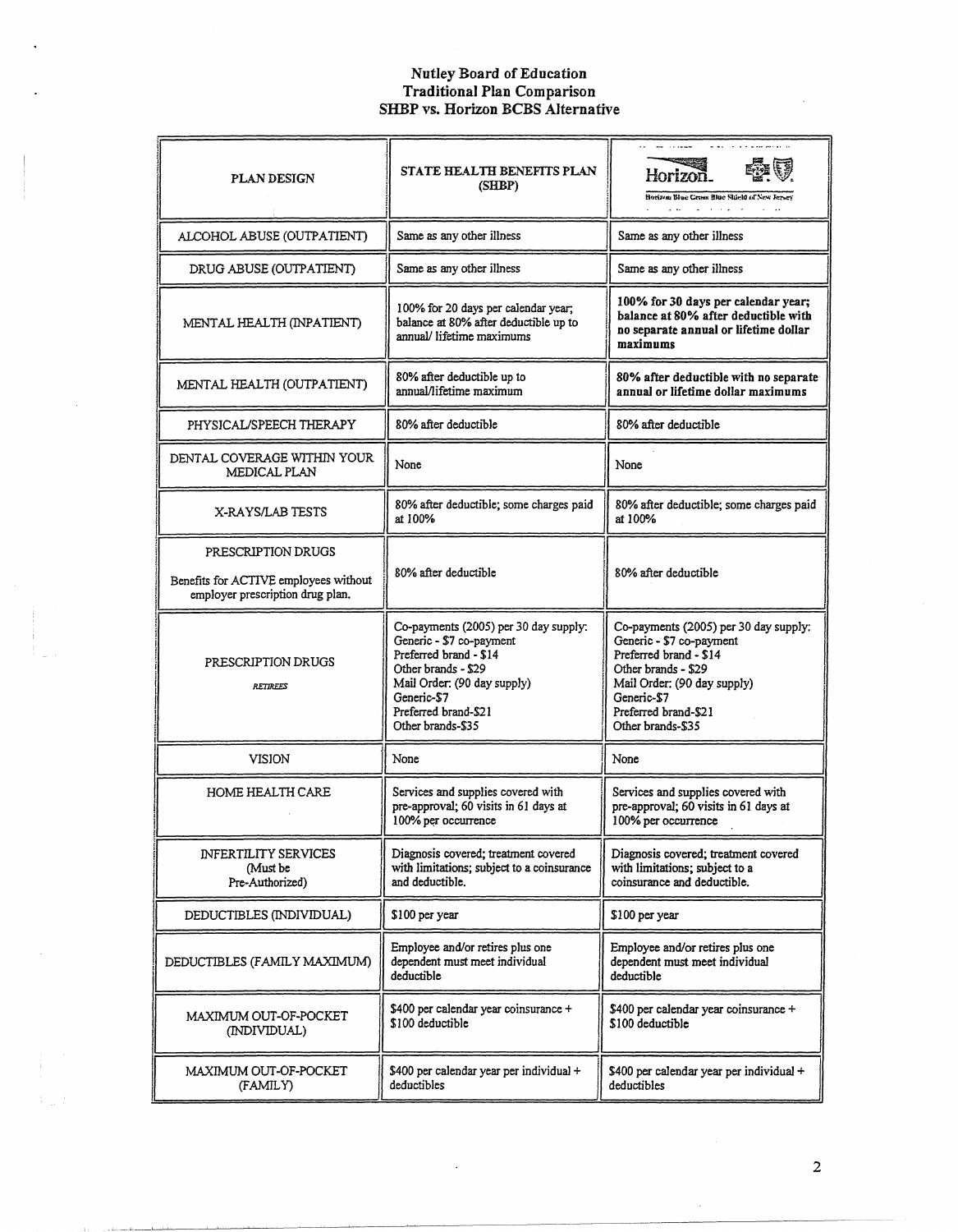# Nutley Board of Education<br>Traditional Plan Comparison<br>SHBP vs. Horizon BCBS Alternative

| <b>PLAN DESIGN</b>                      | STATE HEALTH BENEFITS PLAN<br>(SHBP)                                                                                                                                    | Horizon.<br>Horizon Blue Cross Blue Shield of New Jersey<br>and the company of the com-<br>the state of the state of the state of |
|-----------------------------------------|-------------------------------------------------------------------------------------------------------------------------------------------------------------------------|-----------------------------------------------------------------------------------------------------------------------------------|
| MAXIMUM PLAN COVERED<br><b>EXPENSES</b> | \$1,000,000 lifetime (major medical<br>expense only); \$10,000 annual mental<br>health - \$20,000 lifetime mental health;<br>up to \$2000 restoration feature each year | No lifetime maximum for major<br>medical expense and no separate<br>annual and lifetime dollar maximums<br>for mental health      |

NOTE: This chart only shows highlights of the medical plans. Notwithstanding anything stated above, Horizon BCBS has guaranteed<br>in writing to provide coverage that is "equal to or better than" the coverage offered by the S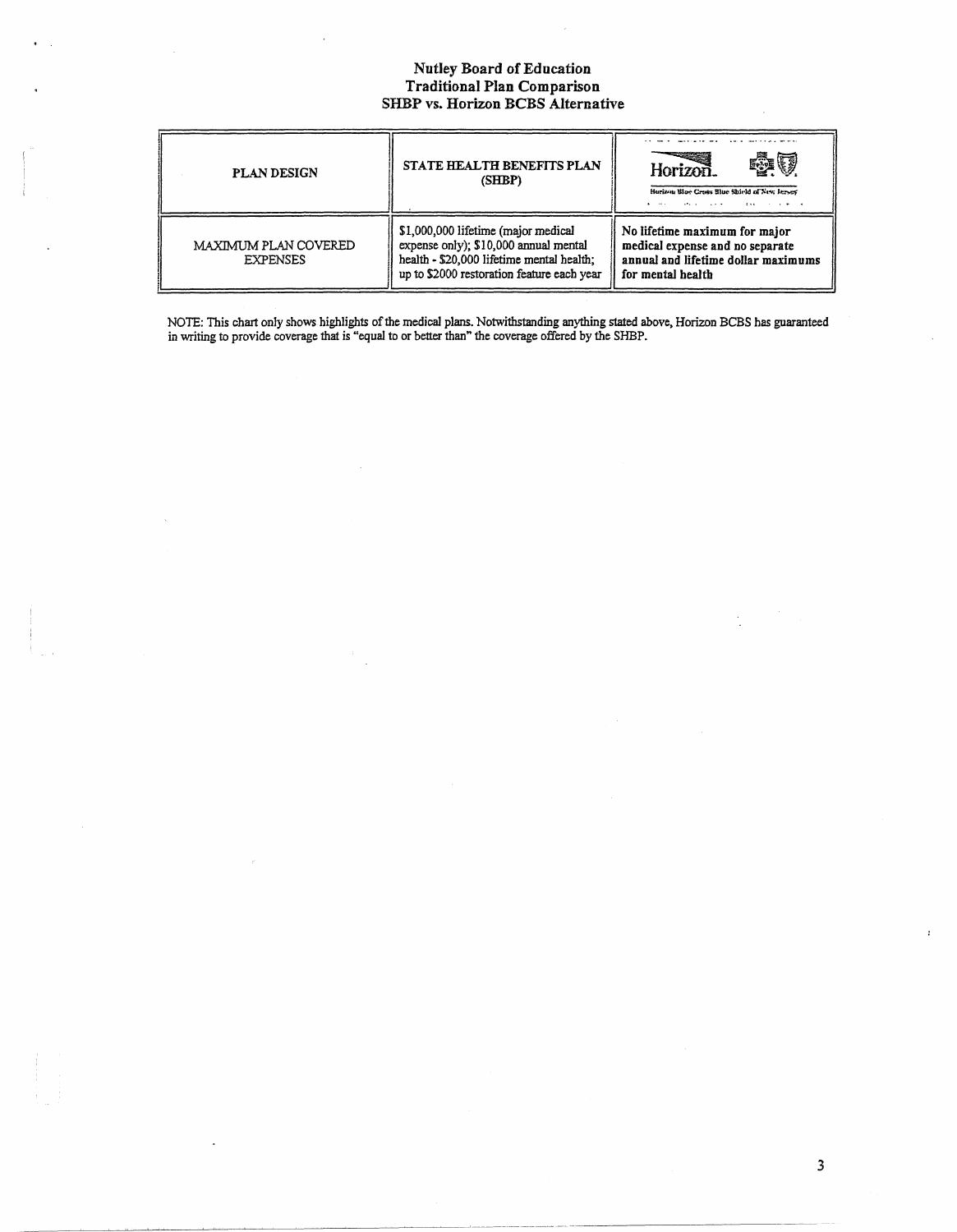#### Nutley Board of Education SHBP NJ Plus POS vs. Horizon BCBS Direct Access

## Advantages of the Horizon BCBS Direct Access Plan vs. the SHBP NJ Plus POS Plan

- 1. Horizon Direct Access has a national network SHBP NJ Plus POS does not.
- 2. Horizon Direct Access does not require choice of a PCP and does not require referrals for specialists  $-$  the SHBP does.
- 3. Horizon Direct Access has no separate dollar maximums on mental health the SHBP NJ Plus has \$15,000 annual/\$50,000 lifetime maximums.

| SHBP NJ PLUS vs. HORIZON<br><b>BCBS DIRECT ACCESS</b> | <b>STATE HEALTH</b><br>BENEFITS PLAN<br>(SHBP) NJ PLUS<br>In-network                               | <b>STATE HEALTH</b><br><b>BENEFITS PLAN</b><br>(SHBP) NJ PLUS<br>Out-of-network                                                                                        | Horizoñ.<br>Horizon Blue Cross She Shield of New Jersey<br>Direct Access<br>In Network              | Horizon.<br>Horizon Blue Cross Blue Shield of New<br>Direct Access<br>Out-of Network                                                                            |
|-------------------------------------------------------|----------------------------------------------------------------------------------------------------|------------------------------------------------------------------------------------------------------------------------------------------------------------------------|-----------------------------------------------------------------------------------------------------|-----------------------------------------------------------------------------------------------------------------------------------------------------------------|
| SERVICE AREA                                          | All of NJ and FL, parts<br>of NY and PA                                                            | Unrestricted                                                                                                                                                           | Nationwide Network                                                                                  | Unrestricted                                                                                                                                                    |
| HOSPITAL<br><b><i>INPATIENT</i></b>                   | 100%                                                                                               | 70% after \$200 per<br>hospital stay deductible                                                                                                                        | 100%                                                                                                | 70% after \$200 per hospital<br>stay deductible                                                                                                                 |
| SKILLED NURSING<br>FACILITY                           | $100\%$ up to 120 days per 70% for up to 60 days<br>calendar year                                  | per calendar year                                                                                                                                                      | 100% up to 120 days per<br>calendar year                                                            | 70% for up to 60 days per<br>calendar vear                                                                                                                      |
| HOSPITAL PRE-ADMISSION<br><b>TESTING</b>              | 100%                                                                                               | 70% after deductible                                                                                                                                                   | 100%                                                                                                | 70% after deductible                                                                                                                                            |
| PHYSICIAN (SURGERY)                                   | 100%                                                                                               | 70% after deductible                                                                                                                                                   | 100%                                                                                                | 70% after deductible                                                                                                                                            |
| PHYSICIAN (OFFICE VISITS)                             | 100% after \$5 per visit<br>copayment                                                              | 70% after deductible;<br>no coverage for well-<br>lcare                                                                                                                | Same as SHBP except that<br>no choice of PCP required<br>and no referrals needed<br>for specialists | 70% after deductible;<br>includes annual adult<br>routine physicals<br>beginning at age 20                                                                      |
| CHIROPRACTIC                                          | 100% after \$5 per visit<br>copayment; 30 visits per<br>calendar year; no PCP<br>referral required | 70% after deductible;<br>30 visits per calendar<br>vear combined in and<br>out of network                                                                              | 100% after \$5 per visit<br>copayment; 30 visits per<br>calendar year; no PCP<br>referral required  | 70% after deductible; 30<br>visits per calendar year<br>combined in and out of<br>network                                                                       |
| EMERGENCY<br><b>ROOM</b><br>ACCIDENT/NON-ACCIDENT     | 100% after \$25<br>copayment if reported<br>to PCP and/or NJ Plus<br>within 48 hours               | 100% after \$25<br>copayment if reported<br>lto NJ PLUS or PCP<br>within 48 hours. If not<br>reported within 48<br>hours, subject to<br>deductible and<br>coinsurance. | 100% after \$25 copayment<br>if reported to PCP and/or<br>NJ Plus within 48 hours                   | 100% after \$25 copayment<br>if reported to NJ PLUS or<br>PCP within 48 hours. If not<br>reported within 48 hours,<br>subject to deductible and<br>coinsurance. |
| RADIATION/CHEMOTHERAPY<br><b>OUTPATIENT</b>           | 100%                                                                                               | 70% after deductible                                                                                                                                                   | 100%                                                                                                | 70% after deductible                                                                                                                                            |
| <b>HOSPICE</b>                                        | 100%                                                                                               | 70% after deductible                                                                                                                                                   | 100%                                                                                                | 70% after deductible                                                                                                                                            |
| <b>IMMUNIZATIONS</b>                                  | 100% after \$5<br>copayment per visit<br>(except for travel and/or<br>job related)                 | 70% for children under<br>12 months, after<br>deductible                                                                                                               | 100% after \$5 copayment<br>per visit (except for travel<br>and/or job related)                     | 70% for children under 12<br>months, after deductible                                                                                                           |
| <b>MATERNITY</b>                                      | \$5 copayment for first<br>prenatal visit, then<br>100% covered.                                   | 70% after deductible                                                                                                                                                   | \$5 copayment for first<br>prenatal visit, then 100%<br>covered.                                    | 70% after deductible                                                                                                                                            |
| PHYSICAL EXAMS                                        | 100% after \$5 per visit<br>copayment                                                              | Not covered                                                                                                                                                            | 100% after \$5 per visit<br>copayment                                                               | Not covered                                                                                                                                                     |
| WELL BABY                                             | 100% after \$5 per visit<br>copayment                                                              | Not covered                                                                                                                                                            | 100% after \$5 per visit<br>copayment                                                               | Not covered                                                                                                                                                     |
| ALCOHOL ABUSE<br>(INPATIENT)                          | Same as any other<br>illness                                                                       | Same as any other<br>illness                                                                                                                                           | Same as any other illness                                                                           | Same as any other illness                                                                                                                                       |
| DRUG ABUSE (INPATIENT)                                | Same as any other<br>illness                                                                       | Same as any other<br>illness                                                                                                                                           | Same as any other illness                                                                           | Same as any other illness                                                                                                                                       |
| ALCOHOL ABUSE<br>(OUTPATIENT)                         | 100%, no visit limit                                                                               | 70% after deductible                                                                                                                                                   | 100%, no visit limit                                                                                | 70% after deductible                                                                                                                                            |
| DRUG ABUSE (OUTPATIENT)                               | 100%, no visit limit                                                                               | 70% after deductible                                                                                                                                                   | 100%, no visit limit                                                                                | 70% after deductible                                                                                                                                            |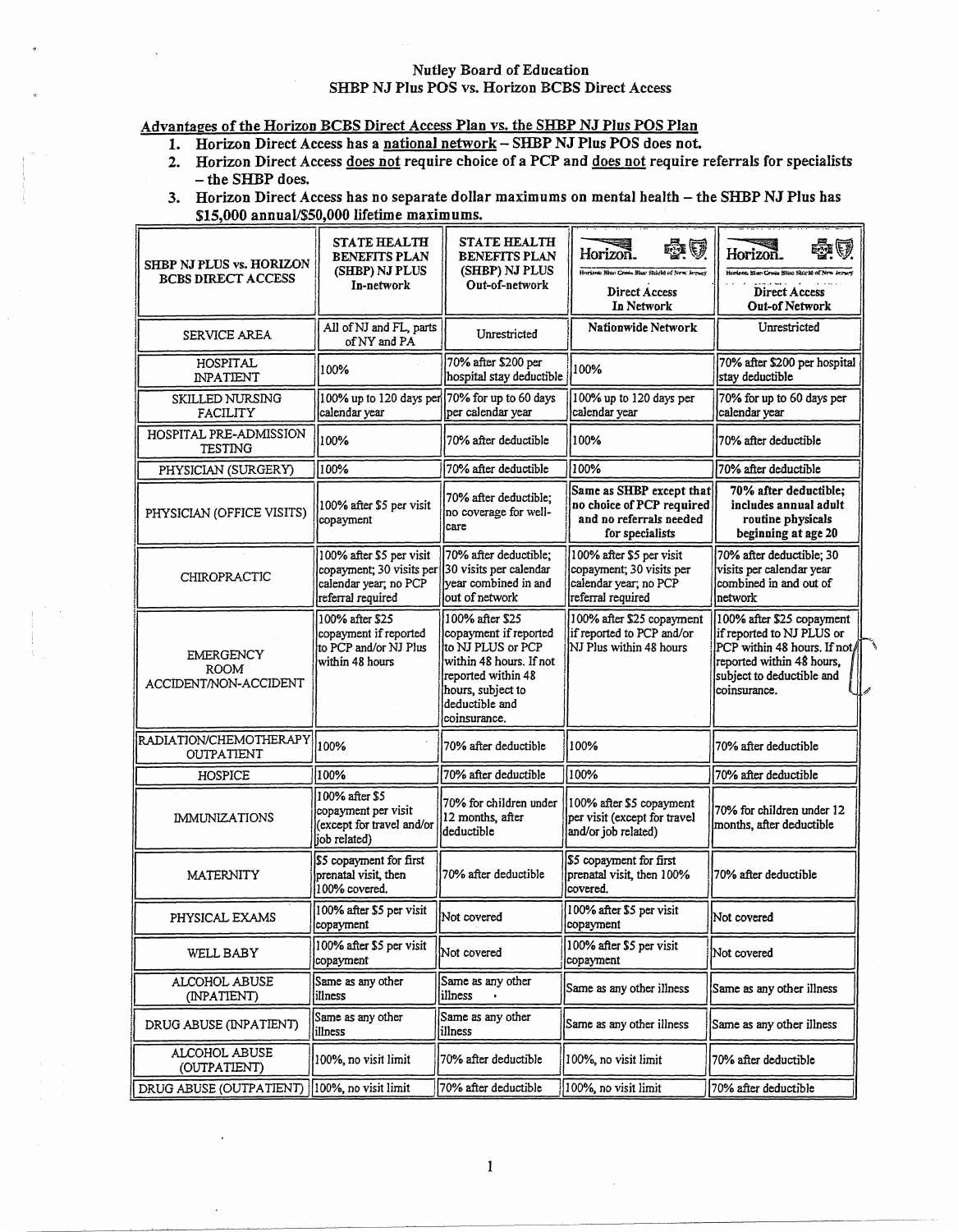# Nutley Board of Education<br>SHBP NJ Plus POS vs. Horizon BCBS Direct Access

| <b>SHBP NJ PLUS vs. HORIZON</b><br><b>BCBS DIRECT ACCESS</b>                                      | <b>STATE HEALTH</b><br><b>BENEFITS PLAN</b><br>(SHBP) NJ PLUS<br>In-network                                                                                                                                             | <b>STATE HEALTH</b><br><b>BENEFITS PLAN</b><br>(SHBP) NJ PLUS<br>Out-of-network                                                                                                                                               | Ū<br>Horizon.<br>Horizon Blue Gross Shoe Stockt of New Jersey<br>Direct Access<br>In Network                                                                | Horizon.<br>Highzon Blue Green Blue Stackt of New Jersey<br>Direct Access<br>Out-of Network                                                                                                                            |
|---------------------------------------------------------------------------------------------------|-------------------------------------------------------------------------------------------------------------------------------------------------------------------------------------------------------------------------|-------------------------------------------------------------------------------------------------------------------------------------------------------------------------------------------------------------------------------|-------------------------------------------------------------------------------------------------------------------------------------------------------------|------------------------------------------------------------------------------------------------------------------------------------------------------------------------------------------------------------------------|
| MENTAL HEALTH<br>(INPATIENT)                                                                      | 100% for up to 25 days<br>per calendar year,<br>balance at 90% up to<br>annual / lifetime<br>maximums                                                                                                                   | 50 days per calendar<br>vear at 50% after<br>deductible up to annual<br>l/ lifetime maximums                                                                                                                                  | 100% for up to 25 days<br>per calendar year;<br>balance at 90% without<br>annual and lifetime dollar<br>maximums                                            | 50 days per calendar year<br>at 50% after deductible<br>without annual and<br>l lifetime dollar maximums                                                                                                               |
| MENTAL HEALTH<br>(OUTPATIENT)                                                                     | 90% up to<br>annual/lifetime<br>Imaximum                                                                                                                                                                                | 70% after deductible up<br>lto annual /lifetime<br>maximum                                                                                                                                                                    | 90% without separate<br>annual and lifetime dollar<br>maximums                                                                                              | 70% after deductible<br>without separate annual<br>and lifetime dollar<br>maximums                                                                                                                                     |
| PHYSICAL/SPEECH THERAPY                                                                           | 100% after \$5 per visit<br>copayment                                                                                                                                                                                   | 70% after deductible                                                                                                                                                                                                          | 100% after \$5 per visit<br>copayment                                                                                                                       | 70% after deductible                                                                                                                                                                                                   |
| DENTAL COVERAGE WITHIN<br>MEDICAL PLAN                                                            | None                                                                                                                                                                                                                    | None                                                                                                                                                                                                                          | None                                                                                                                                                        | None                                                                                                                                                                                                                   |
| X-RAYS/LAB TESTS                                                                                  | 100%                                                                                                                                                                                                                    | 70% after deductible                                                                                                                                                                                                          | 100%                                                                                                                                                        | 70% after deductible                                                                                                                                                                                                   |
| PRESCRIPTION DRUGS<br>Benefits for ACTIVE employees<br>without employer prescription<br>drug plan | 90% reimbursement                                                                                                                                                                                                       | 70% after deductible                                                                                                                                                                                                          | 90% reimbursement                                                                                                                                           | 70% after deductible                                                                                                                                                                                                   |
| PRESCRIPTION DRUGS <sup>5</sup><br><b>RETIREES</b>                                                | Co-payments (2005) per<br>30 day supply:<br>Generic - \$7 co-<br>payment<br>Preferred brand - \$14<br>Other brands - \$29<br>Mail Order: (90 day<br>supply)<br>Generic-\$7<br>Preferred brand-\$21<br>Other brands-\$35 | Co-payments (2005)<br>per 30 day supply:<br>Generic - \$7 co-<br>payment<br>Preferred brand - \$14<br>Other brands - \$29<br>Mail Order: (90 day<br>supply)<br>Generic-\$7<br>Preferred brand-\$21<br>Other brands-\$35       | Same as SHBP - Retirees<br>remain eligible for SHBP<br>retiree coverage as A-4<br>retiree surcharge is included<br>in Horizon premiums                      | Same as SHBP - Retirees<br>remain eligible for SHBP<br>retiree coverage as A-4<br>retiree surcharge is included<br>in Horizon premiums                                                                                 |
| <b>VISION</b>                                                                                     | 100 % after \$5<br>copayment; one exam<br>per calendar year, no<br>referral                                                                                                                                             | None                                                                                                                                                                                                                          | 100 % after \$5 copayment;<br>one exam per calendar year; None<br>no referral                                                                               |                                                                                                                                                                                                                        |
| HOME HEALTH CARE                                                                                  | Services and supplies<br>covered with pre-<br>approval; prior inpatient<br>hospital stay not<br>required; nursing home<br>care or custodial care<br>not covered                                                         | Services and supplies<br>covered with pre-<br>approval; prior<br>inpatient hospital stay<br>not required; nursing<br>home care or custodial<br>care not covered:<br>subject to out-of-<br>network insurance and<br>deductible | Services and supplies<br>covered with pre-approval;<br>prior inpatient hospital stay<br>not required; nursing home<br>care or custodial care not<br>covered | Services and supplies<br>covered with pre-approval;<br>prior inpatient hospital stay<br>not required; nursing home<br>care or custodial care not<br>covered; subject to out-of-<br>network insurance and<br>deductible |
| <b>INFERTILITY SERVICES</b><br>Must be<br>Pre-Authorized)                                         | Diagnosis covered;<br>treatment covered with<br>limitations                                                                                                                                                             | Diagnosis covered;<br>treatment covered with<br>limitations; subject to<br>out-of-network<br>insurance and<br>deductible.                                                                                                     | Diagnosis covered;<br>treatment covered with<br>limitations                                                                                                 | Diagnosis covered;<br>treatment covered with<br>limitations; subject to out-<br>of-network insurance and<br>deductible.                                                                                                |
| DEDUCTIBLES (INDIVIDUAL) None                                                                     |                                                                                                                                                                                                                         | \$100 per year; \$200 per<br>hospital admission                                                                                                                                                                               | None                                                                                                                                                        | \$100 per year; \$200 per<br>hospital admission                                                                                                                                                                        |
| DEDUCTIBLES (FAMILY<br>MAXIMUM)                                                                   | None                                                                                                                                                                                                                    | \$250 per year; \$200 per <br>hospital admission                                                                                                                                                                              | None                                                                                                                                                        | \$250 per year; \$200 per<br>hospital admission                                                                                                                                                                        |
| MAXIMUM OUT-OF-POCKET<br>(INDIVIDUAL)                                                             | \$400 per year<br>(coinsurance only)                                                                                                                                                                                    | \$2000 per year<br>(coinsurance only)                                                                                                                                                                                         | \$400 per year (coinsurance<br>only)                                                                                                                        | \$2000 per year<br>(coinsurance only)                                                                                                                                                                                  |

 $\sim$   $\epsilon$